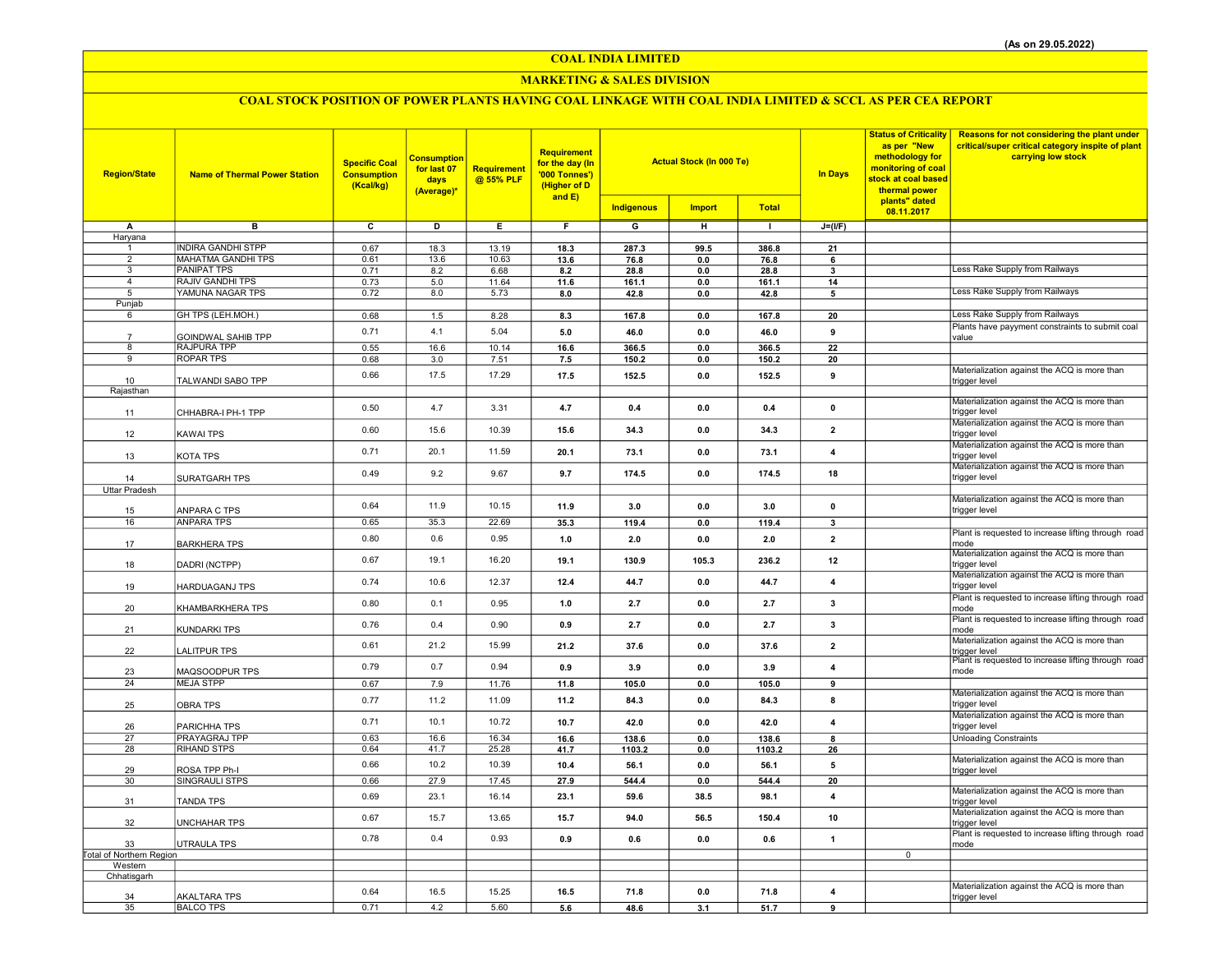### MARKETING & SALES DIVISION

| <b>Region/State</b> | <b>Name of Thermal Power Station</b>      | <b>Specific Coal</b><br><b>Consumption</b><br>(Kcal/kg) | <mark>Consumption</mark><br>for last 07<br>days<br>(Average)* | Requirement<br>@ 55% PLF | <b>Requirement</b><br>for the day (In<br>'000 Tonnes')<br>(Higher of D<br>and $E$ ) |                |               | as per "New<br><b>Actual Stock (In 000 Te)</b><br><b>In Days</b><br>thermal power |                         | <b>Status of Criticality</b><br>methodology for<br>monitoring of coal<br>stock at coal based | Reasons for not considering the plant under<br>critical/super critical category inspite of plant<br>carrying low stock |
|---------------------|-------------------------------------------|---------------------------------------------------------|---------------------------------------------------------------|--------------------------|-------------------------------------------------------------------------------------|----------------|---------------|-----------------------------------------------------------------------------------|-------------------------|----------------------------------------------------------------------------------------------|------------------------------------------------------------------------------------------------------------------------|
|                     |                                           |                                                         |                                                               |                          |                                                                                     | Indigenous     | <b>Import</b> | <b>Total</b>                                                                      |                         | plants" dated<br>08.11.2017                                                                  |                                                                                                                        |
| A                   | в                                         | C                                                       | D                                                             | Е                        | F.                                                                                  | G              | н             | $\mathbf{L}$                                                                      | J=(I/F)                 |                                                                                              |                                                                                                                        |
|                     |                                           | 0.71                                                    | 4.7                                                           | 2.81                     | 4.7                                                                                 | 15.2           | 0.0           | 15.2                                                                              | $\mathbf{3}$            |                                                                                              | Materialization against the ACQ is more than                                                                           |
| 36                  | <b>BANDAKHAR TPP</b>                      |                                                         |                                                               |                          |                                                                                     |                |               |                                                                                   |                         |                                                                                              | trigger level                                                                                                          |
| 37<br>38            | <b>BARADARHA TPS</b><br><b>BHILAI TPS</b> | 0.77<br>0.76                                            | 18.8<br>7.9                                                   | 12.25<br>5.01            | 18.8<br>7.9                                                                         | 111.9<br>112.3 | 0.0<br>10.1   | 111.9<br>122.3                                                                    | 6<br>15                 |                                                                                              |                                                                                                                        |
|                     |                                           |                                                         |                                                               |                          |                                                                                     |                |               |                                                                                   |                         |                                                                                              | Materialization against the ACQ is more than                                                                           |
| 39                  | <b>BINJKOTE TPP</b>                       | 0.75                                                    | 0.0                                                           | 5.95                     | 6.0                                                                                 | 25.1           | $0.0\,$       | 25.1                                                                              | $\overline{\mathbf{4}}$ |                                                                                              | trigger level                                                                                                          |
| 40                  | <b>DSPM TPS</b>                           | 0.69                                                    | 7.0                                                           | 4.56                     | 7.0                                                                                 | 45.8           | $0.0\,$       | 45.8                                                                              | $\overline{7}$          |                                                                                              |                                                                                                                        |
| 41                  | <b>KORBA STPS</b>                         | 0.67                                                    | 34.4                                                          | 22.94                    | 34.4                                                                                | 453.1          | 0.0           | 453.1                                                                             | 13                      |                                                                                              |                                                                                                                        |
| 42                  | <b>KORBA-WEST TPS</b>                     | 0.78                                                    | 13.7                                                          | 13.79                    | 13.8                                                                                | 251.9          | 0.0           | 251.9                                                                             | 18                      |                                                                                              |                                                                                                                        |
| 43                  | <b>LARA TPP</b>                           | 0.66                                                    | 26.1                                                          | 13.92                    | 26.1                                                                                | 200.6          | 0.0           | 200.6                                                                             | 8                       |                                                                                              |                                                                                                                        |
| 44                  | NAWAPARA TPP                              | 0.79                                                    | 4.4                                                           | 6.28                     | 6.3                                                                                 | 23.1           | 0.0           | 23.1                                                                              | $\overline{\mathbf{4}}$ |                                                                                              | Materialization against the ACQ is more than<br>trigger level                                                          |
| 45                  | PATHADI TPP                               | 0.65                                                    | 6.5                                                           | 5.18                     | 6.5                                                                                 | 50.9           | 0.0           | 50.9                                                                              | 8                       |                                                                                              | Supply restricted considering high stock at their<br>end                                                               |
| 46                  | <b>SIPAT STPS</b>                         | 0.68                                                    | 34.4                                                          | 26.62                    | 34.4                                                                                | 370.5          | 2.3           | 372.8                                                                             | 11                      |                                                                                              | Materialization against the ACQ is more than                                                                           |
| 47                  | <b>TAMNAR TPP</b>                         | 0.84                                                    | 27.9                                                          | 26.52                    | 27.9                                                                                | 107.7          | 0.0           | 107.7                                                                             | $\overline{4}$          |                                                                                              | trigger level                                                                                                          |
| 48                  | <b>UCHPINDA TPP</b>                       | 0.75                                                    | 15.1                                                          | 14.22                    | 15.1                                                                                | 49.2           | 0.0           | 49.2                                                                              | 3                       |                                                                                              | Materialization against the ACQ is more than<br>trigger level                                                          |
| Gujarat             |                                           |                                                         |                                                               |                          |                                                                                     |                |               |                                                                                   |                         |                                                                                              |                                                                                                                        |
|                     |                                           |                                                         |                                                               |                          |                                                                                     |                |               |                                                                                   |                         |                                                                                              | Materialization against the ACQ is more than                                                                           |
| 49                  | <b>GANDHI NAGAR TPS</b>                   | 0.69                                                    | 7.9                                                           | 5.71                     | 7.9                                                                                 | 15.8           | $0.0\,$       | 15.8                                                                              | $\overline{\mathbf{2}}$ |                                                                                              | trigger level                                                                                                          |
| $\overline{50}$     | <b>SABARMATI (D-F STATIONS)</b>           | 0.57                                                    | 4.3                                                           | 2.74                     | 4.3                                                                                 | 10.5           | 63.9          | 74.4                                                                              | #REF!                   |                                                                                              |                                                                                                                        |
| 51                  | UKAI TPS                                  | 0.67                                                    | 10.9                                                          | 9.85                     | 10.9                                                                                | 36.3           | 0.0           | 36.3                                                                              | 3                       |                                                                                              | Materialization against the ACQ is more than<br>trigger level                                                          |
| 52                  | <b>WANAKBORI TPS</b>                      | 0.67                                                    | 24.3                                                          | 20.22                    | 24.3                                                                                | 154.0          | 0.0           | 154.0                                                                             | 6                       |                                                                                              | Materialization against the ACQ is more than<br>trigger level                                                          |
| Madhya Pradesh      |                                           |                                                         |                                                               |                          |                                                                                     |                |               |                                                                                   |                         |                                                                                              |                                                                                                                        |
| 53                  | <b>AMARKANTAK EXT TPS</b>                 | 0.65                                                    | 3.0                                                           | 1.80                     | 3.0                                                                                 | 39.0           | 0.0           | 39.0                                                                              | 13                      |                                                                                              |                                                                                                                        |
| 54                  | <b>ANUPPUR TPP</b>                        | 0.65                                                    | 13.9                                                          | 10.31                    | 13.9                                                                                | 130.0          | $0.0\,$       | 130.0                                                                             | 9                       |                                                                                              |                                                                                                                        |
| 55                  | <b>BINA TPS</b>                           | 0.74                                                    | 3.7                                                           | 4.88                     | 4.9                                                                                 | 33.7           | 0.0           | 33.7                                                                              | $\overline{7}$          |                                                                                              | Materialization against the ACQ is more than<br>trigger level                                                          |
| 56                  | GADARWARA TPP                             | 0.66                                                    | 19.4                                                          | 13.93                    | 19.4                                                                                | 36.2           | 72.6          | 108.9                                                                             | 6                       |                                                                                              | Materialization against the ACQ is more than<br>trigger level                                                          |
| 57                  | KHARGONE STPP                             | 0.60                                                    | 15.9                                                          | 10.45                    | 15.9                                                                                | 75.6           | 58.5          | 134.0                                                                             | 8                       |                                                                                              | Materialization against the ACQ is more than<br>trigger level                                                          |
| 58                  | <b>SANJAY GANDHI TPS</b>                  | 0.82                                                    | 13.8                                                          | 14.57                    | 14.6                                                                                | 53.8           | $0.0\,$       | 53.8                                                                              | $\overline{4}$          |                                                                                              | Non payment of dues                                                                                                    |
| 59                  | <b>SATPURA TPS</b>                        | 0.67                                                    | 6.2                                                           | 11.79                    | 11.8                                                                                | 122.6          | $0.0\,$       | 122.6                                                                             | 10                      |                                                                                              | Non Payment of Dues<br>Materialization against the ACQ is more than                                                    |
| 60                  | <b>SEIONI TPP</b>                         | 0.64                                                    | 7.7                                                           | 5.06                     | 7.7                                                                                 | 47.9           | 0.0           | 47.9                                                                              | 6                       |                                                                                              | trigger level                                                                                                          |
| 61                  | SHREE SINGAJI TPP                         | 0.71                                                    | 28.3                                                          | 23.50                    | 28.3                                                                                | 202.0          | 0.0           | 202.0                                                                             | $\overline{7}$          |                                                                                              | Non Payment of Dues                                                                                                    |
| 62<br>Maharashtra   | <b>VINDHYACHAL STPS</b>                   | 0.69                                                    | 67.0                                                          | 43.60                    | 67.0                                                                                | 1520.8         | 0.0           | 1520.8                                                                            | 23                      |                                                                                              |                                                                                                                        |
| 63                  | AMRAVATI TPS                              | 0.62                                                    | 11.6                                                          | 11.07                    | 11.6                                                                                | 72.5           | 0.0           | 72.5                                                                              | 6                       |                                                                                              | Materialization against the ACQ is more than<br>trigger level                                                          |
| 64                  | <b>BHUSAWAL TPS</b>                       | 0.72                                                    | 17.1                                                          | 11.44                    | 17.1                                                                                | 25.9           | 0.0           | 25.9                                                                              | $\overline{2}$          |                                                                                              | Non payment of dues                                                                                                    |
| 65                  | <b>BUTIBORI TPP</b>                       | 0.67                                                    | 0.0                                                           | 5.31                     | 5.3                                                                                 | 59.7           | 0.0           | 59.7                                                                              | 11                      |                                                                                              |                                                                                                                        |
| 66                  | CHANDRAPUR(MAHARASHTRA) STPS              | 0.78                                                    | 38.1                                                          | 30.17                    | 38.1                                                                                | 268.7          | $0.0\,$       | 268.7                                                                             | $\overline{7}$          |                                                                                              | Non payment of dues                                                                                                    |
| 67                  | DAHANU TPS                                | 0.62                                                    | 6.5                                                           | 4.09                     | 6.5                                                                                 | 4.9            | 0.0           | 4.9                                                                               | $\mathbf{1}$            |                                                                                              | Materialization against the ACQ is more than<br>trigger level                                                          |
| 68                  | DHARIWAL TPP                              | 0.67                                                    | 7.4                                                           | 5.34                     | 7.4                                                                                 | 52.9           | 0.0           | 52.9                                                                              | $\overline{7}$          |                                                                                              | Materialization against the ACQ is more than<br>trigger level                                                          |
| 69                  | <b>GMR WARORA TPS</b>                     | 0.67                                                    | 8.4                                                           | 5.29                     | 8.4                                                                                 | 100.8          | 0.0           | 100.8                                                                             | 12                      |                                                                                              | Materialization against the ACQ is more than<br>trigger level                                                          |
| 70                  | KHAPARKHEDA TPS                           | 0.89                                                    | 20.6                                                          | 15.72                    | 20.6                                                                                | 77.3           | $0.0\,$       | 77.3                                                                              | $\overline{\mathbf{4}}$ |                                                                                              | Materialization against the ACQ is more than<br>trigger level                                                          |
| 71                  | <b>KORADI TPS</b>                         | 0.76                                                    | 29.6                                                          | 22.08                    | 29.6                                                                                | 122.5          | $0.0\,$       | 122.5                                                                             | $\boldsymbol{4}$        |                                                                                              | Non payment of dues                                                                                                    |
| 72                  | <b>MAUDA TPS</b>                          | 0.70                                                    | 27.0                                                          | 21.29                    | 27.0                                                                                | 131.4          | 38.9          | 170.3                                                                             | 6                       |                                                                                              | Materialization against the ACQ is more than<br>trigger level                                                          |
| 73                  | <b>NASIK TPS</b>                          | 0.81                                                    | 8.6                                                           | 6.72                     | 8.6                                                                                 | 31.5           | 14.0          | 45.5                                                                              | 5                       |                                                                                              | Non payment of dues                                                                                                    |
| 74                  | <b>PARAS TPS</b>                          | 0.74                                                    | 7.4                                                           | 4.90                     | 7.4                                                                                 | 83.8           | 0.0           | 83.8                                                                              | 11                      |                                                                                              | Non payment of dues                                                                                                    |
| 75                  | PARLI TPS                                 | 0.67                                                    | 8.4                                                           | 6.65                     | 8.4                                                                                 | 112.2          | 0.0           | 112.2                                                                             | 13                      |                                                                                              | Non payment of dues                                                                                                    |
| 76                  | <b>SOLAPUR STPS</b>                       | 0.56                                                    | 4.4                                                           | 9.73                     | 9.7                                                                                 | 118.4          | 24.8          | 143.3                                                                             | 15                      |                                                                                              | Materialization against the ACQ is more than<br>trigger level                                                          |
|                     |                                           |                                                         |                                                               |                          |                                                                                     |                |               |                                                                                   |                         |                                                                                              |                                                                                                                        |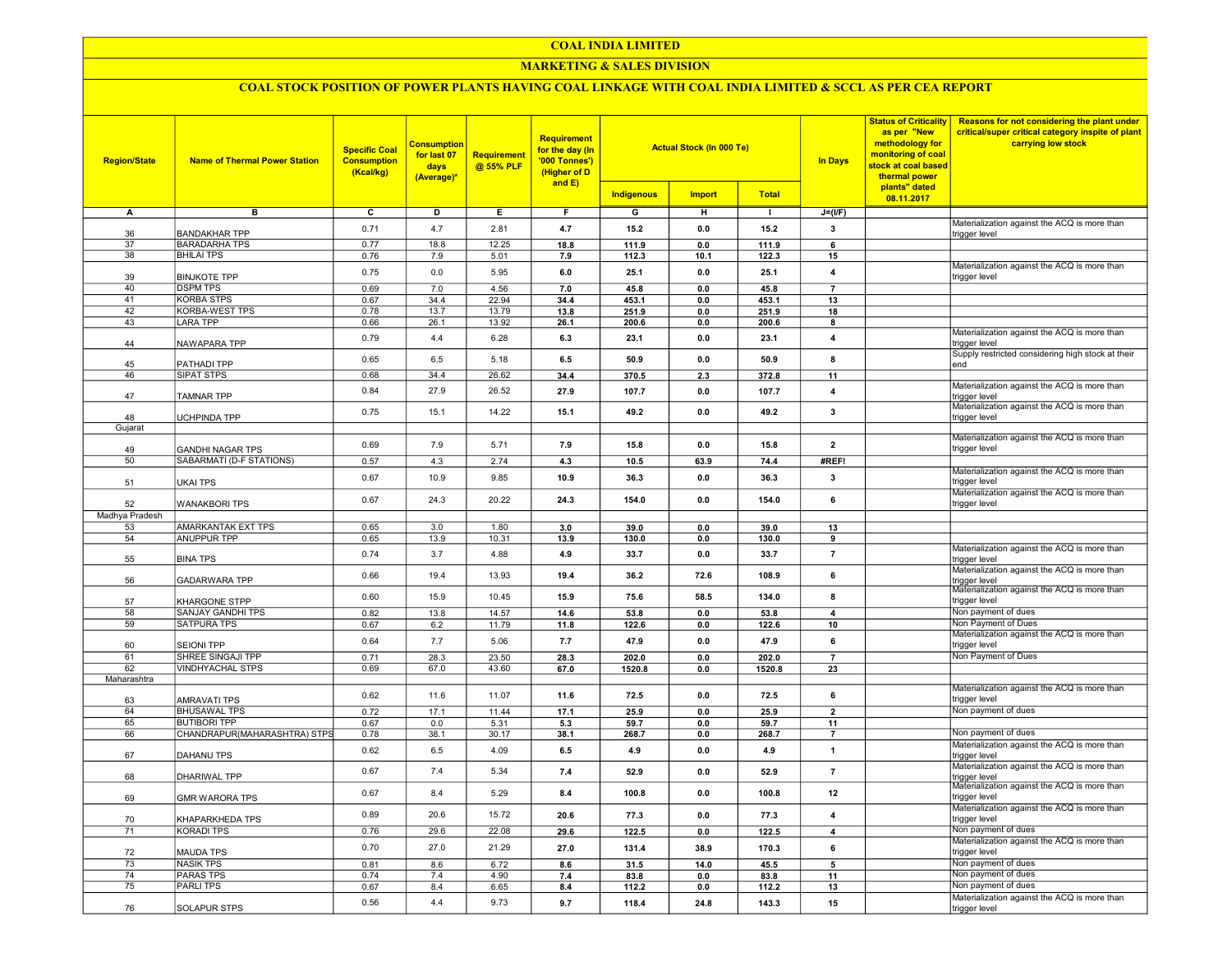# MARKETING & SALES DIVISION

| <b>Region/State</b>             | <b>Name of Thermal Power Station</b>       | <b>Specific Coal</b><br><b>Consumption</b><br>(Kcal/kg) | <b>Consumption</b><br>for last 07<br>days<br>(Average)* | Requirement<br>@ 55% PLF | <b>Requirement</b><br>for the day (In<br>'000 Tonnes')<br>(Higher of D<br>and E) | <b>Actual Stock (In 000 Te)</b> |               |                | <b>In Days</b>          | <b>Status of Criticality</b><br>as per "New<br>methodology for<br>monitoring of coal<br>stock at coal based<br>thermal power<br>plants" dated | Reasons for not considering the plant under<br>critical/super critical category inspite of plant<br>carrying low stock |
|---------------------------------|--------------------------------------------|---------------------------------------------------------|---------------------------------------------------------|--------------------------|----------------------------------------------------------------------------------|---------------------------------|---------------|----------------|-------------------------|-----------------------------------------------------------------------------------------------------------------------------------------------|------------------------------------------------------------------------------------------------------------------------|
|                                 |                                            |                                                         |                                                         |                          |                                                                                  | <b>Indigenous</b>               | <b>Import</b> | <b>Total</b>   |                         | 08.11.2017                                                                                                                                    |                                                                                                                        |
| A                               | в                                          | c                                                       | D                                                       | Ε.                       | F.                                                                               | G                               | н             | $\mathbf{I}$   | $J=(I/F)$               |                                                                                                                                               |                                                                                                                        |
| 77                              | <b>TIRORA TPS</b>                          | 0.66                                                    | 43.2                                                    | 28.73                    | 43.2                                                                             | 187.8                           | 0.0           | 187.8          | $\overline{\mathbf{4}}$ |                                                                                                                                               | Materialization against the ACQ is more than<br>trigger level                                                          |
| 78                              | <b>WARDHA WARORA TPP</b>                   | 0.66                                                    | 5.8                                                     | 4.71                     | 5.8                                                                              | 141.9                           | 0.0           | 141.9          | $\overline{24}$         |                                                                                                                                               |                                                                                                                        |
| Total of Western Region         |                                            |                                                         |                                                         |                          |                                                                                  |                                 |               |                |                         | $\mathsf 0$                                                                                                                                   |                                                                                                                        |
| Southern<br>Andhra Pradesh      |                                            |                                                         |                                                         |                          |                                                                                  |                                 |               |                |                         |                                                                                                                                               |                                                                                                                        |
|                                 |                                            |                                                         |                                                         |                          |                                                                                  |                                 |               |                |                         |                                                                                                                                               | Materialization against the ACQ is more than                                                                           |
| 79                              | DAMODARAM SANJEEVAIAH TPS                  | 0.66                                                    | 5.6                                                     | 13.85                    | 13.8                                                                             | 122.3                           | 0.0           | 122.3          | 9                       |                                                                                                                                               | trigger level                                                                                                          |
| 80                              | Dr. N.TATA RAO TPS                         | 0.77                                                    | 28.0                                                    | 17.90                    | 28.0                                                                             | 140.5                           | 0.0           | 140.5          | 5                       |                                                                                                                                               | Materialization against the ACQ is more than<br>trigger level                                                          |
|                                 |                                            |                                                         |                                                         |                          |                                                                                  |                                 |               |                |                         |                                                                                                                                               | Materialization against the ACQ is more than                                                                           |
| 81                              | PAINAMPURAM TPP                            | 0.59                                                    | 14.7                                                    | 10.21                    | 14.7                                                                             | 38.6                            | 115.2         | 153.8          | 10                      |                                                                                                                                               | trigger level                                                                                                          |
| 82                              | RAYALASEEMA TPS                            | 0.76                                                    | 20.5                                                    | 16.60                    | 20.5                                                                             | 76.8                            | 0.0           | 76.8           | $\overline{\mathbf{4}}$ |                                                                                                                                               | Materialization against the ACQ is more than<br>trigger level                                                          |
|                                 |                                            |                                                         |                                                         |                          |                                                                                  |                                 |               |                |                         |                                                                                                                                               | Materialization against the ACQ is more than                                                                           |
| 83                              | SIMHADRI                                   | 0.78                                                    | 21.8                                                    | 20.54                    | 21.8                                                                             | 341.3                           | 87.2          | 428.5          | 20                      |                                                                                                                                               | trigger level                                                                                                          |
| 84                              |                                            | 0.53                                                    | 12.8                                                    | 9.26                     | 12.8                                                                             | 15.5                            | 208.6         | 224.0          | 17                      |                                                                                                                                               | Materialization against the ACQ is more than                                                                           |
| 85                              | <b>SGPL TPP</b><br><b>VIZAG TPP</b>        | 0.67                                                    | 12.2                                                    | 9.20                     | 12.2                                                                             | 21.1                            | 0.0           | 21.1           | $\overline{\mathbf{2}}$ |                                                                                                                                               | trigger level<br>Less Supply of rakes from Railways                                                                    |
| Karnataka                       |                                            |                                                         |                                                         |                          |                                                                                  |                                 |               |                |                         |                                                                                                                                               |                                                                                                                        |
|                                 |                                            | 0.63                                                    | 16.4                                                    | 14.23                    | 16.4                                                                             | 133.3                           | 0.0           | 133.3          | 8                       |                                                                                                                                               | Materialization against the ACQ is more than                                                                           |
| 86                              | <b>BELLARY TPS</b>                         |                                                         |                                                         |                          |                                                                                  |                                 |               |                |                         |                                                                                                                                               | rigger level<br>Materialization against the ACQ is more than                                                           |
| 87                              | KUDGI STPP                                 | 0.63                                                    | 10.0                                                    | 19.90                    | 19.9                                                                             | 158.5                           | 14.2          | 172.7          | 9                       |                                                                                                                                               | trigger level                                                                                                          |
| 88                              | <b>RAICHUR TPS</b>                         | 0.66                                                    | 15.1                                                    | 14.98                    | 15.1                                                                             | 85.3                            | 0.0           | 85.3           | 6                       |                                                                                                                                               | Materialization against the ACQ is more than<br>trigger level                                                          |
|                                 |                                            |                                                         |                                                         |                          |                                                                                  |                                 |               |                |                         |                                                                                                                                               | Materialization against the ACQ is more than                                                                           |
| 89                              | YERMARUS TPP                               | 0.62                                                    | 13.8                                                    | 13.09                    | 13.8                                                                             | 144.0                           | 0.0           | 144.0          | 10                      |                                                                                                                                               | trigger level                                                                                                          |
| <b>Tamil Nadu</b>               |                                            |                                                         |                                                         |                          |                                                                                  |                                 |               |                |                         |                                                                                                                                               |                                                                                                                        |
| 90                              | <b>METTUR TPS</b>                          | 0.81                                                    | 14.2                                                    | 8.98                     | 14.2                                                                             | 115.7                           | 0.0           | 115.7          | 8                       |                                                                                                                                               | Materialization against the ACQ is more than<br>trigger level                                                          |
|                                 |                                            |                                                         |                                                         |                          |                                                                                  |                                 |               |                |                         |                                                                                                                                               | Materialization against the ACQ is more than                                                                           |
| 91                              | METTUR TPS - II                            | 0.78                                                    | 7.3                                                     | 6.16                     | 7.3                                                                              | 57.6                            | 0.0           | 57.6           | 8                       |                                                                                                                                               | trigger level                                                                                                          |
| 92                              | NORTH CHENNAI TPS                          | 0.82                                                    | 23.0                                                    | 19.78                    | 23.0                                                                             | 78.8                            | 42.1          | 120.8          | 5                       |                                                                                                                                               | Materialization against the ACQ is more than<br>trigger level                                                          |
|                                 |                                            |                                                         |                                                         |                          |                                                                                  |                                 |               |                |                         |                                                                                                                                               | Materialization against the ACQ is more than                                                                           |
| 93                              | <b>TUTICORIN TPS</b>                       | 0.96                                                    | 14.8                                                    | 13.31                    | 14.8                                                                             | 118.3                           | 0.0           | 118.3          | 8                       |                                                                                                                                               | trigger level                                                                                                          |
| 94                              | <b>VALLUR TPP</b>                          | 0.72                                                    | 21.2                                                    | 14.26                    | 21.2                                                                             | 126.7                           | 74.5          | 201.2          | $10\,$                  |                                                                                                                                               | Materialization against the ACQ is more than<br>trigger level                                                          |
| Telangana                       |                                            |                                                         |                                                         |                          |                                                                                  |                                 |               |                |                         |                                                                                                                                               |                                                                                                                        |
| 95                              | <b>BHADRADRI TPP</b>                       | 0.69                                                    | 8.4                                                     | 9.83                     | 9.8                                                                              | 130.8                           | 0.0           | 130.8          | 13                      |                                                                                                                                               |                                                                                                                        |
| 96                              | <b>KAKATIYA TPS</b>                        | 0.57                                                    | 10.1                                                    | 8.33                     | 10.1                                                                             | 170.8                           | 0.0           | 170.8          | 17                      |                                                                                                                                               |                                                                                                                        |
| 97                              | <b>KOTHAGUDEM TPS (NEW)</b>                | 0.64                                                    | 14.9                                                    | 8.46                     | 14.9                                                                             | 77.8                            | 0.0           | 77.8           | 5                       |                                                                                                                                               |                                                                                                                        |
| 98                              | KOTHAGUDEM TPS (STAGE-7)                   | 0.50                                                    | 6.7                                                     | 5.23                     | 6.7                                                                              | 68.4                            | 0.0           | 68.4           | 10                      |                                                                                                                                               |                                                                                                                        |
| 99                              | <b>RAMAGUNDEM STPS</b>                     | 0.62                                                    | 31.3                                                    | 21.33                    | 31.3                                                                             | 148.4                           | 27.0          | 175.3          | 6                       |                                                                                                                                               |                                                                                                                        |
| 100                             | <b>RAMAGUNDEM-B TPS</b>                    | 0.77                                                    | 0.8                                                     | 0.64                     | 0.8                                                                              | 10.6                            | 0.0           | 10.6           | 13                      |                                                                                                                                               |                                                                                                                        |
| 101                             | <b>SINGARENI TPP</b>                       | 0.58                                                    | 14.5                                                    | 9.12                     | 14.5                                                                             | 94.3                            | $0.0\,$       | 94.3           | $\overline{7}$          |                                                                                                                                               |                                                                                                                        |
| <b>Total of Southern Region</b> |                                            |                                                         |                                                         |                          |                                                                                  |                                 |               |                |                         | $\overline{0}$                                                                                                                                |                                                                                                                        |
| Eastern                         |                                            |                                                         |                                                         |                          |                                                                                  |                                 |               |                |                         |                                                                                                                                               |                                                                                                                        |
| Bihar                           |                                            |                                                         |                                                         |                          |                                                                                  |                                 |               |                |                         |                                                                                                                                               |                                                                                                                        |
| 102                             | <b>BARAUNI TPS</b>                         | 0.63                                                    | 6.7                                                     | 5.90                     | 6.7                                                                              | 58.3                            | 0.0           | 58.3           | 9                       |                                                                                                                                               |                                                                                                                        |
| 103                             | <b>BARHI</b>                               | 0.67                                                    | 8.9                                                     | 5.84                     | 8.9                                                                              | 74.3                            | 0.0           | 74.3           | 8                       |                                                                                                                                               |                                                                                                                        |
| 104                             | <b>BARH II</b>                             | 0.67                                                    | 17.8                                                    | 11.67                    | 17.8                                                                             | 148.5                           | 0.0           | 148.5          | 8                       |                                                                                                                                               |                                                                                                                        |
| 105                             | KAHALGAON TPS                              | 0.80                                                    | 29.5                                                    | 24.62                    | 29.5                                                                             | 267.5                           | 18.6          | 286.2          | 10                      |                                                                                                                                               | Materialization against the ACQ is more than<br>trigger level                                                          |
|                                 |                                            |                                                         |                                                         |                          |                                                                                  |                                 |               |                |                         |                                                                                                                                               | Materialization against the ACQ is more than                                                                           |
| 106                             | MUZAFFARPUR TPS                            | 0.77                                                    | 5.6                                                     | 3.95                     | 5.6                                                                              | 38.7                            | 0.0           | 38.7           | $\overline{7}$          |                                                                                                                                               | trigger level                                                                                                          |
| 107                             | <b>NABINAGAR STPP</b>                      | 0.58                                                    | 19.1                                                    | 15.21                    | 19.1                                                                             | 114.2                           | 19.4          | 133.6          |                         |                                                                                                                                               |                                                                                                                        |
|                                 | NABINAGAR TPP                              | 0.69                                                    | 13.5                                                    | 9.06                     | 13.5                                                                             | 69.6                            | 0.0           | 69.6           | 5                       |                                                                                                                                               | Materialization against the ACQ is more than<br>trigger level                                                          |
| 108                             |                                            |                                                         |                                                         |                          |                                                                                  |                                 |               |                |                         |                                                                                                                                               |                                                                                                                        |
| Jharkhand                       |                                            | 0.57                                                    |                                                         |                          |                                                                                  |                                 |               |                |                         |                                                                                                                                               |                                                                                                                        |
| 109<br>110                      | BOKARO TPS 'A' EXP<br>CHANDRAPURA(DVC) TPS | 0.61                                                    | 6.5<br>2.6                                              | 3.78<br>4.06             | 6.5                                                                              | 105.4                           | 0.0           | 105.4<br>188.0 | 16                      |                                                                                                                                               |                                                                                                                        |
| 111                             | JOJOBERA TPS                               | 0.69                                                    | 4.3                                                     | 2.18                     | 4.1<br>4.3                                                                       | 157.2                           | 30.8          | 48.0           | 46                      |                                                                                                                                               |                                                                                                                        |
| 112                             | KODARMA TPP                                | 0.62                                                    | 12.9                                                    | 8.23                     | 12.9                                                                             | 48.0<br>81.8                    | 0.0<br>35.6   | 117.4          | 11<br>9                 |                                                                                                                                               |                                                                                                                        |
|                                 |                                            |                                                         |                                                         |                          |                                                                                  |                                 |               |                |                         |                                                                                                                                               |                                                                                                                        |